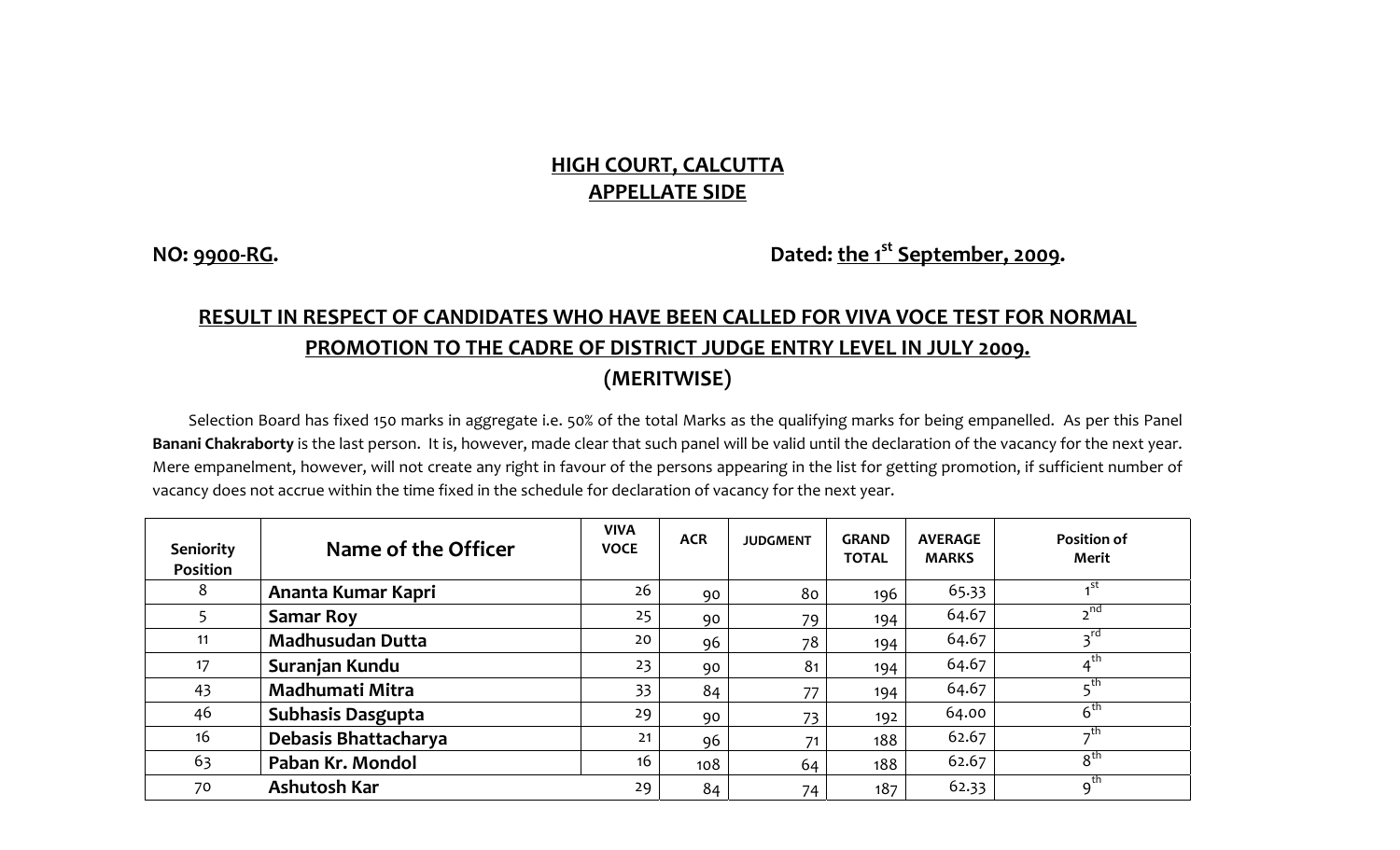| 22             | Sudip Niyogi                | 12 | 108 | 66 | 186 | 62.00 | $10^{th}$          |
|----------------|-----------------------------|----|-----|----|-----|-------|--------------------|
| 32             | Partha Pratim Roy           | 20 | 93  | 72 | 185 | 61.67 | $11$ <sup>th</sup> |
| 18             | Kundan Kumar Kumai          | 22 | 90  | 70 | 182 | 60.67 | $12^{th}$          |
| 24             | <b>Chakar Lal Sinha</b>     | 17 | 93  | 72 | 182 | 60.67 | $13$ <sup>th</sup> |
| 37             | <b>Syed Nurul Hossain</b>   | 23 | 84  | 75 | 182 | 60.67 | $14^{th}$          |
| 58             | <b>Asit Kr. Dey</b>         | 24 | 90  | 68 | 182 | 60.67 | $15$ <sup>th</sup> |
| 44             | Partha Lahiri               | 28 | 78  | 75 | 181 | 60.33 | 16 <sup>th</sup>   |
| 50             | Rabindranath Samanta.       | 30 | 78  | 72 | 180 | 60.00 | $17^{th}$          |
| 53             | <b>Buddheswar Mahanti</b>   | 29 | 78  | 73 | 180 | 60.00 | 18 <sup>th</sup>   |
| 45             | Debabrata Sinha             | 28 | 78  | 73 | 179 | 59.67 | 19 <sup>th</sup>   |
| 47             | <b>Biswanath Dey</b>        | 28 | 78  | 73 | 179 | 59.67 | 20 <sup>th</sup>   |
| 67             | <b>Goutam Sengupta</b>      | 22 | 87  | 70 | 179 | 59.67 | $21^{st}$          |
| 6              | <b>Biswanath Konar</b>      | 24 | 81  | 73 | 178 | 59.33 | $22^{nd}$          |
| 20             | Md. Muizzuddeen             | 18 | 90  | 70 | 178 | 59.33 | $23^{rd}$          |
| 34             | Janmenjoy Patra             | 21 | 90  | 67 | 178 | 59.33 | $24^{th}$          |
| 68             | <b>Manojit Mondal</b>       | 18 | 90  | 70 | 178 | 59.33 | $25^{th}$          |
| 9              | <b>Bibekananda Pramanik</b> | 16 | 84  | 77 | 177 | 59.00 | $26^{th}$          |
| 19             | <b>Sankar Nath Das</b>      | 14 | 96  | 67 | 177 | 59.00 | $27$ <sup>th</sup> |
| 64             | Swapan Kr. Mahanti          | 18 | 96  | 63 | 177 | 59.00 | 28 <sup>th</sup>   |
| 77             | Sandip Kr. Roychowdhuri     | 23 | 84  | 67 | 174 | 58.00 | 29 <sup>th</sup>   |
| 12             | Baidya Nath Bhaduri         | 24 | 75  | 74 | 173 | 57.67 | 30 <sup>th</sup>   |
| 15             | Jayatendra Chandra Moulik   | 19 | 84  | 70 | 173 | 57.67 | $31^{st}$          |
| $\overline{4}$ | Sujit Kumar Das             | 21 | 78  | 73 | 172 | 57.33 | $32^{nd}$          |
| 60             | Sankar Brahma               | 22 | 84  | 66 | 172 | 57.33 | $33^{rd}$          |
| 54             | <b>Kamal De</b>             | 19 | 84  | 68 | 171 | 57.00 | $34^{th}$          |
| 66             | Mir Hasmat Ali              | 18 | 84  | 69 | 171 | 57.00 | 35 <sup>th</sup>   |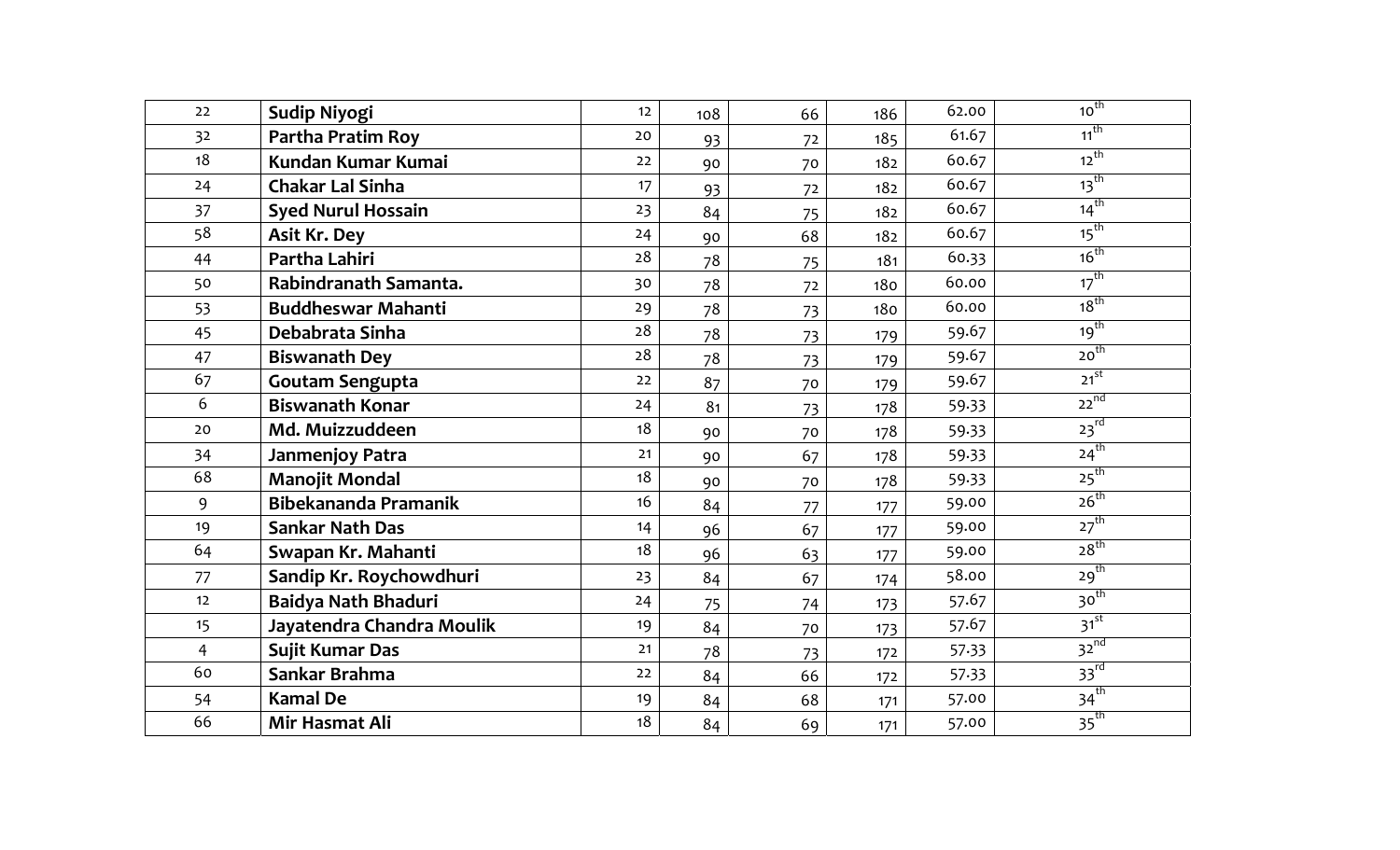| 35             | Krishna Poddar               | 21               | 78 | 71 | 170 | 56.67 | $36^{th}$        |
|----------------|------------------------------|------------------|----|----|-----|-------|------------------|
| 51             | Subal Kumar Khamari          | 19               | 78 | 73 | 170 | 56.67 | 37 <sup>th</sup> |
| 23             | Somnath Bandopahdyay         | 15               | 84 | 70 | 169 | 56.33 | 38 <sup>th</sup> |
| 39             | <b>Debi Prasad Mallick</b>   | 16               | 84 | 67 | 167 | 55.67 | 39 <sup>th</sup> |
| 78             | Laxmi Kanta Das              | 30               | 66 | 71 | 167 | 55.67 | $40^{th}$        |
| 59             | <b>Swapan Kumar Dutta</b>    | 26               | 72 | 68 | 166 | 55.33 | $41^{st}$        |
| $\overline{7}$ | Debdas Sarkar                | 22               | 72 | 71 | 165 | 55.00 | $42^{nd}$        |
| 29             | <b>Md. Amzad Hossain</b>     | 18               | 78 | 68 | 164 | 54.67 | $43^{rd}$        |
| 41             | <b>Animesh Chakrabarty</b>   | 23               | 72 | 69 | 164 | 54.67 | $44^{\text{th}}$ |
| 49             | Ashish Kumar Sikdar          | 18               | 78 | 68 | 164 | 54.67 | $45^{\text{th}}$ |
| 48             | Sanjit Majumdar              | 29               | 66 | 68 | 163 | 54.33 | $46^{\text{th}}$ |
| 52             | Prasun Kumar Bhattacharjee   | 18               | 78 | 67 | 163 | 54.33 | $47^{\text{th}}$ |
| 40             | Sangha Mitra Mukherjee       | 17 <sup>17</sup> | 78 | 66 | 161 | 53.67 | $48^{\text{th}}$ |
| 36             | Mitali Bandopahdyay          | 17               | 78 | 65 | 160 | 53.33 | $49^{th}$        |
| 57             | <b>Sribas Ch. Das</b>        | 22               | 72 | 66 | 160 | 53.33 | 50 <sup>th</sup> |
| 31             | Bankim Ch. Chattopadhayay    | 16               | 75 | 68 | 159 | 53.00 | $51^{st}$        |
| 42             | Saroj Tangluwa               | 26               | 66 | 67 | 159 | 53.00 | $52^{nd}$        |
| 75             | Tapan Kr. Das-II             | 27               | 66 | 66 | 159 | 53.00 | $53^{rd}$        |
| $\overline{3}$ | Sunil Chandra Barai          | 10 <sup>°</sup>  | 81 | 67 | 158 | 52.67 | $54^{\text{th}}$ |
| 55             | Partha Sarathi Mukhopadhayay | 18               | 72 | 66 | 156 | 52.00 | $55^{th}$        |
| 72             | Dipankar Pal                 | 17               | 72 | 66 | 155 | 51.67 | 56 <sup>th</sup> |
| 30             | Tapan Kr. Das-I              | 16               | 66 | 70 | 152 | 50.67 | 57 <sup>th</sup> |
| 61             | <b>Banani Chakraborty</b>    | 15               | 72 | 63 | 150 | 50.00 | 58 <sup>th</sup> |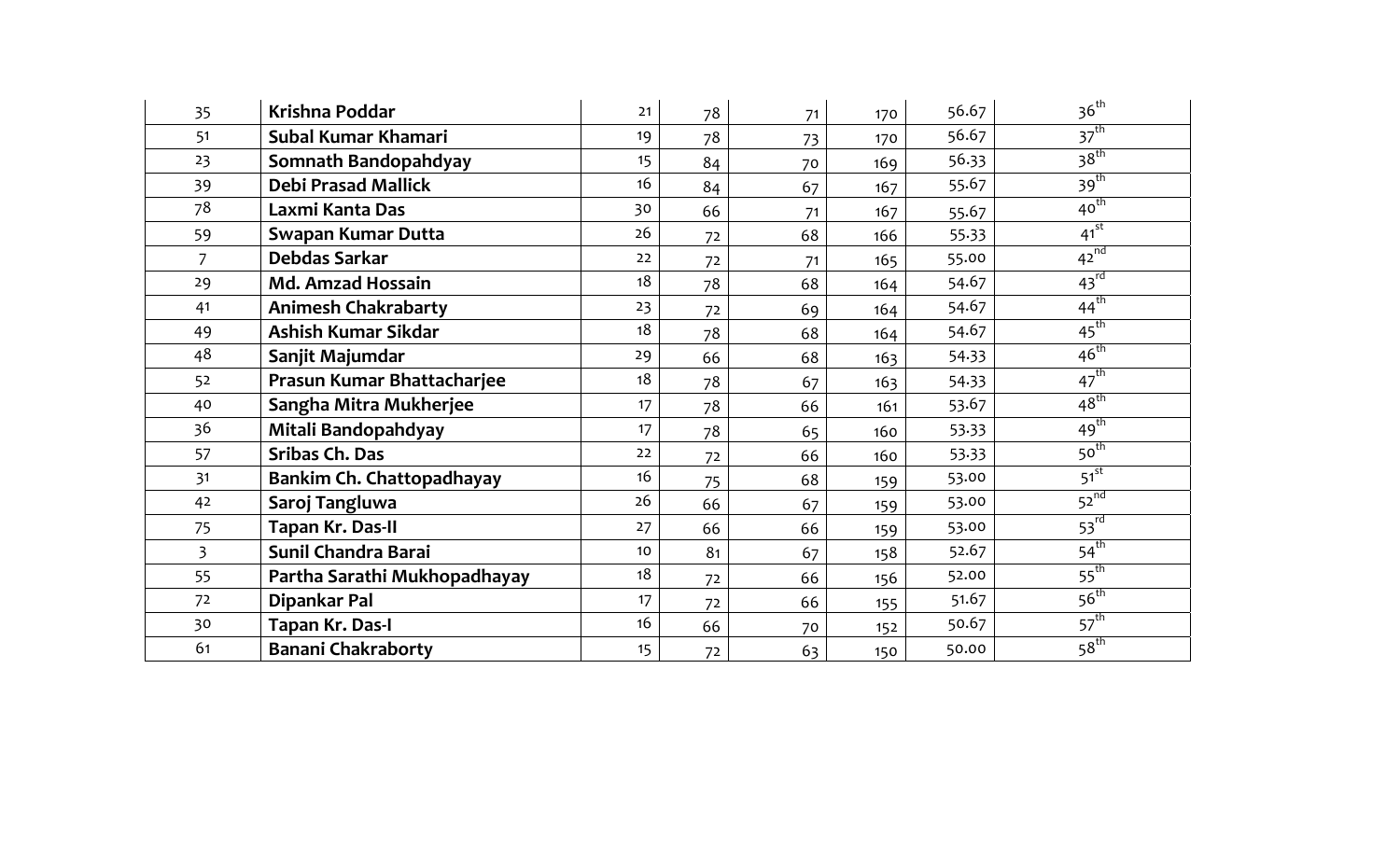## **Candidates secured below 50%**

| 10             | Sibasis Sarkar         | 14              | 66       | 69           | 149 | 49.67 | 59 <sup>th</sup> |
|----------------|------------------------|-----------------|----------|--------------|-----|-------|------------------|
| 25             | Tapan Sen              | 12              | 72       | 65           | 149 | 49.67 | $60^{\text{th}}$ |
| 27             | Sandipan Bandopadhayay | 15 <sub>1</sub> | 66       | 68           | 149 | 49.67 | $61^{st}$        |
| 14             | Sudeb Mitra            | 22              | 60       | 66           | 148 | 49.33 | $62^{nd}$        |
| 38             | Tapan Kumar Sinha-I    | 16              | 66       | 66           | 148 | 49.33 | 63 <sup>rd</sup> |
| 76             | Anupam Bhattacharya    | 22              | 60       | 66           | 148 | 49.33 | 64th             |
| 56             | Jayanti Moitra         | 16              | 66       | 65           | 147 | 49.00 | $65^{\text{th}}$ |
| 21             | Amar Kanti Acharya     | 15              | 60       | 71           | 146 | 48.67 | $66^{\text{th}}$ |
| 28             | Subodh Kr. Batabyal    | 15 <sub>1</sub> | 60       | 69           | 144 | 48.00 | $67^{\text{th}}$ |
| 71             | Sankar Kr. Ghosh       | 21              | 60       | 62           | 143 | 47.67 | $68^{\text{th}}$ |
| 26             | Shyamalendu Ghosal     | 13              | 66       | 63           | 142 | 47.33 | 69 <sup>th</sup> |
| 73             | Gulam Nabi             | 15 <sub>1</sub> | 66       | 61           | 142 | 47.33 | $70^{th}$        |
| 33             | Subhobrata Chowdhury   | 13              | 66       | 62           | 141 | 47.00 | $71^{st}$        |
| 65             | Ava Khan               | 17              | 60       | 64           | 141 | 47.00 | $72^{nd}$        |
| 13             | Madhab Lal Dutta       | 17              | 60       | 63           | 140 | 46.67 | $73^{rd}$        |
| $\overline{2}$ | Golam Ambia            | 12              | 63       | 64           | 139 | 46.33 | $74^{\text{th}}$ |
| 62             | Pulak Kr. Kundu        | 15 <sub>1</sub> | 63       | 61           | 139 | 46.33 | $75^{\text{th}}$ |
| 74             | Rita Mukherjee (Das)   | 12              | 60       | 58           | 130 | 43.33 | $76^{th}$        |
| 69             | Aparajita Ghosh        | 18              | $\Omega$ | 67           | 85  | 28.33 | $77^{\text{th}}$ |
| 1              | Tapan Maiti            | Absent          | 42       | Not Received | 42  | 14.00 | $78^{th}$        |

**By order,**

**Sd/‐ (T.K. Gupta)**

**Registrar General‐cum‐Secretary,**